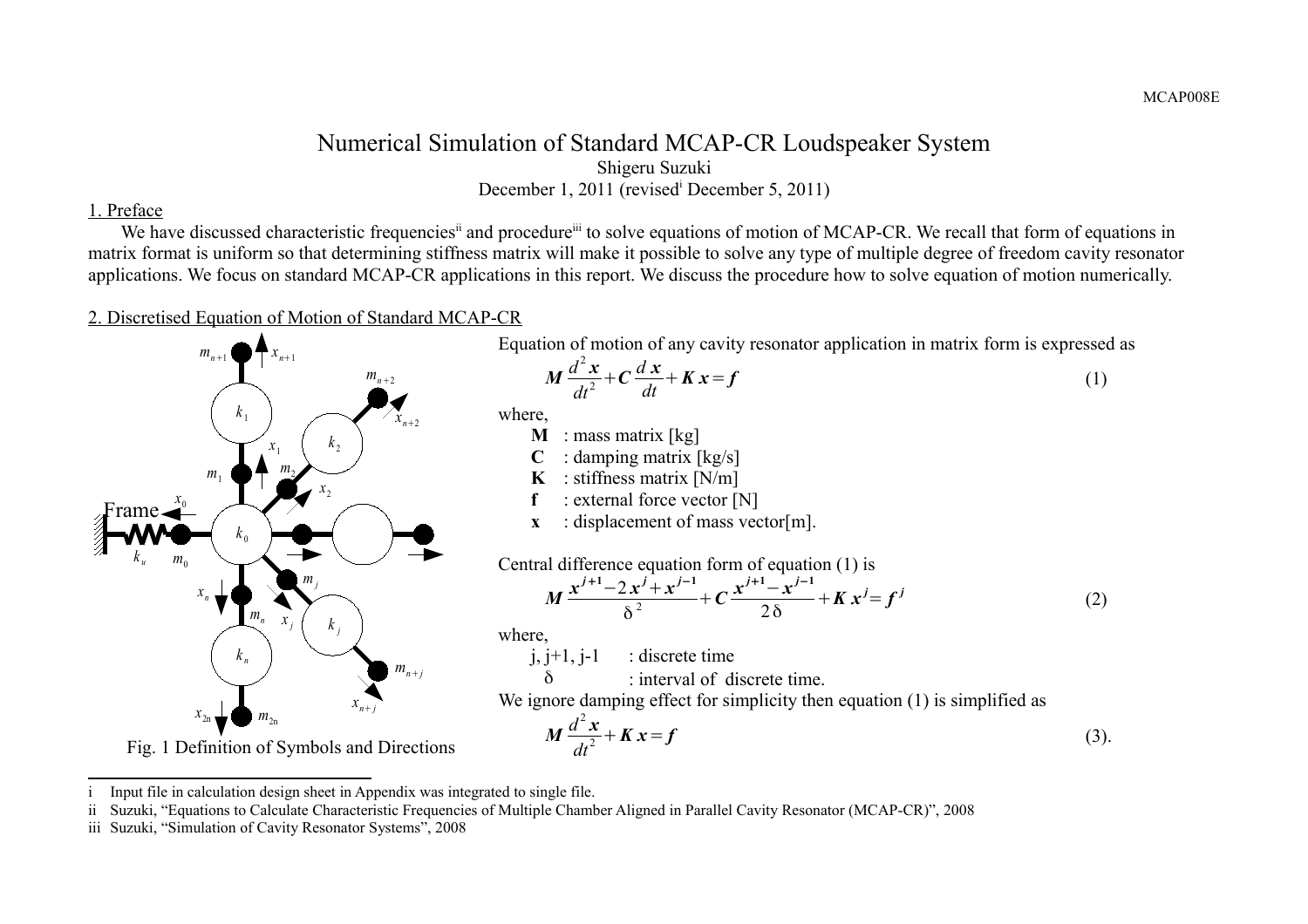MCAP008E

(4)

Recursively form of difference equation (3) is  

$$
x^{j+1} = (2I - \delta^2 M^{-1} K) x^j - x^{j-1} + \delta^2 M^{-1} f^j
$$

where,

**I** : unit matrix.

Next, we assure each matrix values. We assume number of subchambers is two for simplicity. Mass matrix of standard MCAP-CR with two subchambers is

|                                                                      |                                  |                     | $\left  m_0 \quad 0 \quad 0 \quad 0 \right $        |         |
|----------------------------------------------------------------------|----------------------------------|---------------------|-----------------------------------------------------|---------|
|                                                                      | $\overline{0}$                   |                     | $m_1$ 0 0 0                                         |         |
| $M = \begin{bmatrix} 0 \end{bmatrix}$                                |                                  |                     | $0 \quad m_2 \quad 0 \quad 0$                       |         |
|                                                                      |                                  |                     | $\begin{bmatrix} 0 & 0 & 0 & m_3 & 0 \end{bmatrix}$ |         |
|                                                                      | $\begin{array}{c} 0 \end{array}$ | $0\qquad 0\qquad 0$ |                                                     | $m_{4}$ |
| $\frac{1}{2}$ from $\frac{1}{2}$ of standard MCAD CD is expressed as |                                  |                     |                                                     |         |

Stiffness matrix of standard MCAP-CR is expressed as  $K = R \hat{K} R$ 

 $K = R\hat{K}R$  (6)

where,

$$
\hat{\mathbf{K}} = \begin{bmatrix} k_u + k_0 & k_0 & k_0 & 0 & 0 \\ k_0 & k_0 + k_1 & k_0 & -k_1 & 0 \\ k_0 & k_0 & k_0 + k_2 & 0 & -k_2 \\ 0 & -k_1 & 0 & k_1 & 0 \\ 0 & 0 & -k_2 & 0 & k_2 \end{bmatrix} \text{ and } \mathbf{R} = \begin{bmatrix} r_0 & 0 & 0 & 0 & 0 \\ 0 & r_1 & 0 & 0 & 0 \\ 0 & 0 & r_2 & 0 & 0 \\ 0 & 0 & 0 & r_3 & 0 \\ 0 & 0 & 0 & 0 & r_4 \end{bmatrix} \text{ where, } r_j = \frac{a_j}{a_0}.
$$

External force may be in any form. Here we assume sinusoidal wave form for simplicity. Please note that Fourier proved that any wave form can be expressed as superposition of sinusoidal waves.

External force is assumed as

$$
f_0(t) = b \sin(2\pi F t)
$$
 and  $f_1(t) = f_2(t) = ... f_n(t) = 0$  (7)

where,

- b : amplitude of force[N]
- F : frequency of force wave[Hz].

Now we get recursive formula of standard MCAP-CR with two subchambers is as follows: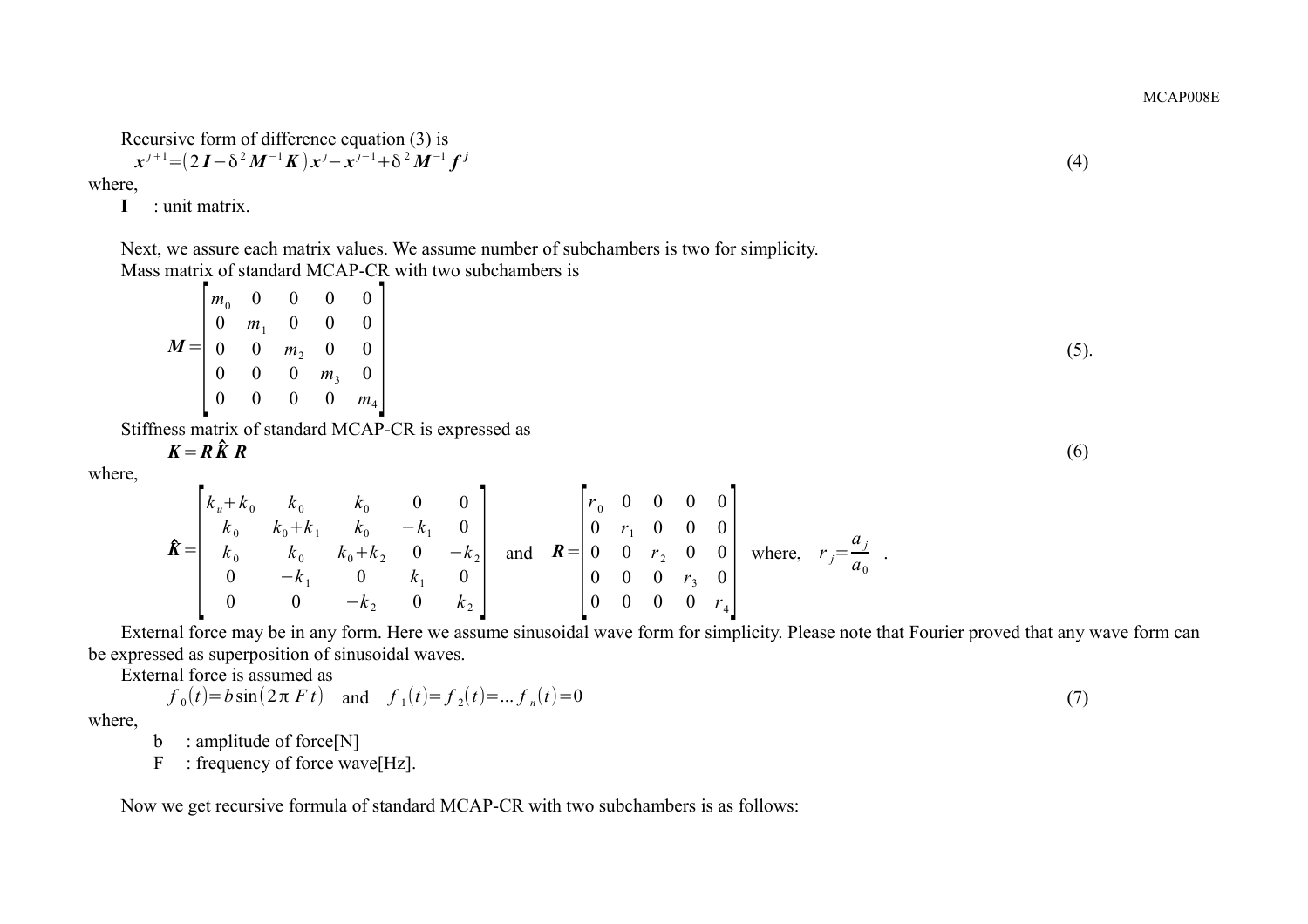$$
\begin{bmatrix} x_0^{j+1} \\ x_1^{j+1} \\ x_2^{j+1} \\ x_3^{j+1} \\ x_4^{j+1} \end{bmatrix} = 2 \begin{bmatrix} x_0^j \\ x_1^j \\ x_2^j \\ x_3^j \\ x_4^j \end{bmatrix} - \delta^2 M^{-1} R \begin{bmatrix} k_u + k_0 & k_0 & k_0 & 0 & 0 \\ k_0 & k_0 + k_1 & k_0 & -k_1 & 0 \\ k_0 & k_0 & k_0 + k_2 & 0 & -k_2 \\ 0 & -k_1 & 0 & k_1 & 0 \\ 0 & 0 & -k_2 & 0 & k_2 \end{bmatrix} R \begin{bmatrix} x_0^j \\ x_1^j \\ x_2^j \\ x_3^j \\ x_4^j \end{bmatrix} + \begin{bmatrix} x_0^{j-1} \\ x_1^{j-1} \\ x_2^{j-1} \\ x_3^j \\ x_4^j \end{bmatrix} + \begin{bmatrix} \frac{\delta^2 b}{m_0} \sin(2\pi F \delta j) \\ m_0 & 0 \\ 0 \\ 0 \\ 0 \end{bmatrix}
$$
 (8).

2. Solving Discretised Equations

We assume that initial position and velocity of each mass is zero, i.e.

$$
x^{-1} = \begin{bmatrix} 0 \\ 0 \\ 0 \\ \vdots \\ 0 \end{bmatrix} \quad \text{and} \quad x^0 = \begin{bmatrix} 0 \\ 0 \\ 0 \\ \vdots \\ 0 \end{bmatrix}
$$
 (9).

Setting design values of the standard MCAP-CR loudspeaker system, we are ready to calculate move of each mass.

# 3. Example of Analysis

We see result of analysis of application TR130c as an example. TR130c is equipped with Feastrex's NF5Ex; however, specification of Tangband's W5-1611SA was used instead, because I was not sure about specification of former. Table 1 gives used values in this simulation.

|                                    | <b>Speaker Driver</b>                         |      | Chamber                            |                                  |      | Duct                                                                                                              |                                                                                                                                |                  | Other                                   |                    |      |
|------------------------------------|-----------------------------------------------|------|------------------------------------|----------------------------------|------|-------------------------------------------------------------------------------------------------------------------|--------------------------------------------------------------------------------------------------------------------------------|------------------|-----------------------------------------|--------------------|------|
| Item                               | Value                                         | Note | Item                               | Value                            | Note | Item                                                                                                              | Value                                                                                                                          | Note             | Item                                    | Value              | Note |
| $m_{0}$<br>a <sub>0</sub><br>$J_0$ | 5.76[g]<br>94<br>cm <sup>2</sup><br>$60$ [Hz] |      | $V_{0}$<br>V<br>$V_{\rm{a}}$<br>V, | 15[L]<br>10[L]<br>14[L]<br>16[L] |      | $a_1 \times l_1$<br>$a_2\times l_2$<br>$a_3 \times l_3$<br>$a_4 \times l_4$<br>$a_5\times l_5$<br>$a_6\times l_6$ | $20.25 \times 50$<br>$20.25 \times 92$<br>$20.25 \times 110$<br>$12.96 \times 120$<br>$12.96 \times 150$<br>$12.96 \times 240$ | $cm^2 \times mm$ | Thermal condition<br>amplitude of force | isothermal<br>1[N] |      |

Table 1 Condition of Numerical Analysis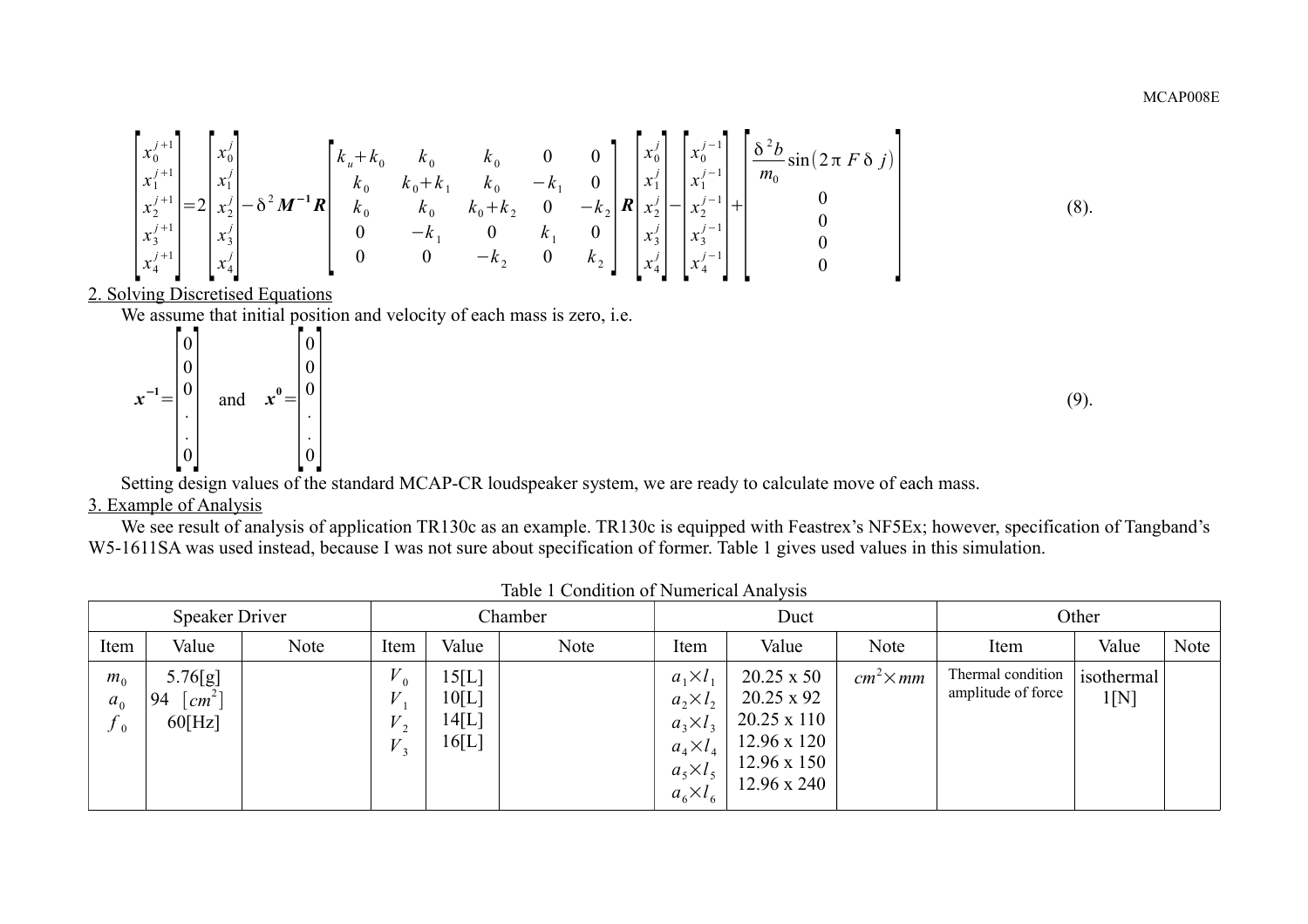Displacement of each mass is expressed as line chart for various frequencies.

Fig.2 and 3, respectively, show displacement of each mass at 20Hz and 27Hz.



20Hz is beyond specification of this model, so that membrane and most ducts move in the different directions. 27Hz is the lowest end in the specification, so that amplitudes of ducts are much greater than 20Hz's. On the other hands, directions of membrane and ducts are different as well as 20Hz.

There are some other different moves from expected or designed. Duct #6 (see x[6]) is the longest, and volume of installed chamber#6 has the largest volume, so that it was expected that x[6] has the greatest move of all, while x[4] has greater move.

Fig.4 and 5, respectively, show displacement of each mass at 32Hz and 50Hz. Sound pressure level at 32Hz - 100Hz is, as far as I heard, enough.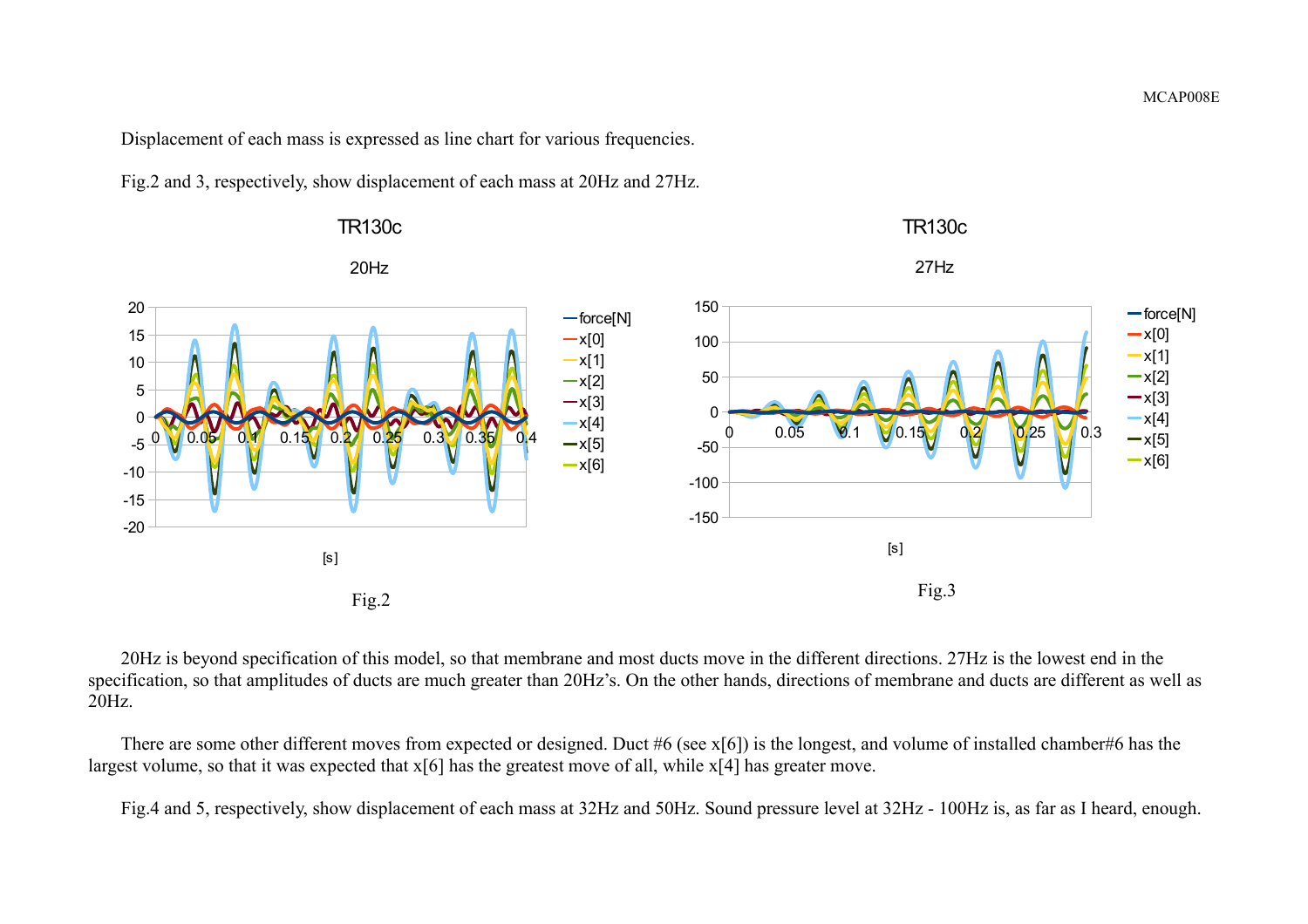Fig 4 shows that at least four ducts contributes to increase sound pressure level. 50Hz is more complex than lower frequencies. Internal #3 duct moves different direction from others. Open-air #6 duct, that is on the other side of #3, looks supporting 50Hz.



#### 4. Summary

We reviewed procedure of numerical analysis of standard MCAP-CR and some of the result. What we assured was that move of standard MCAP-CR was more complex than expected. It means we need some more research in order to conclude.

I believe it is the first approach to analyze true multiple degree of freedom cavity resonator systems. This will contribute developing high quality loudspeaker systems.